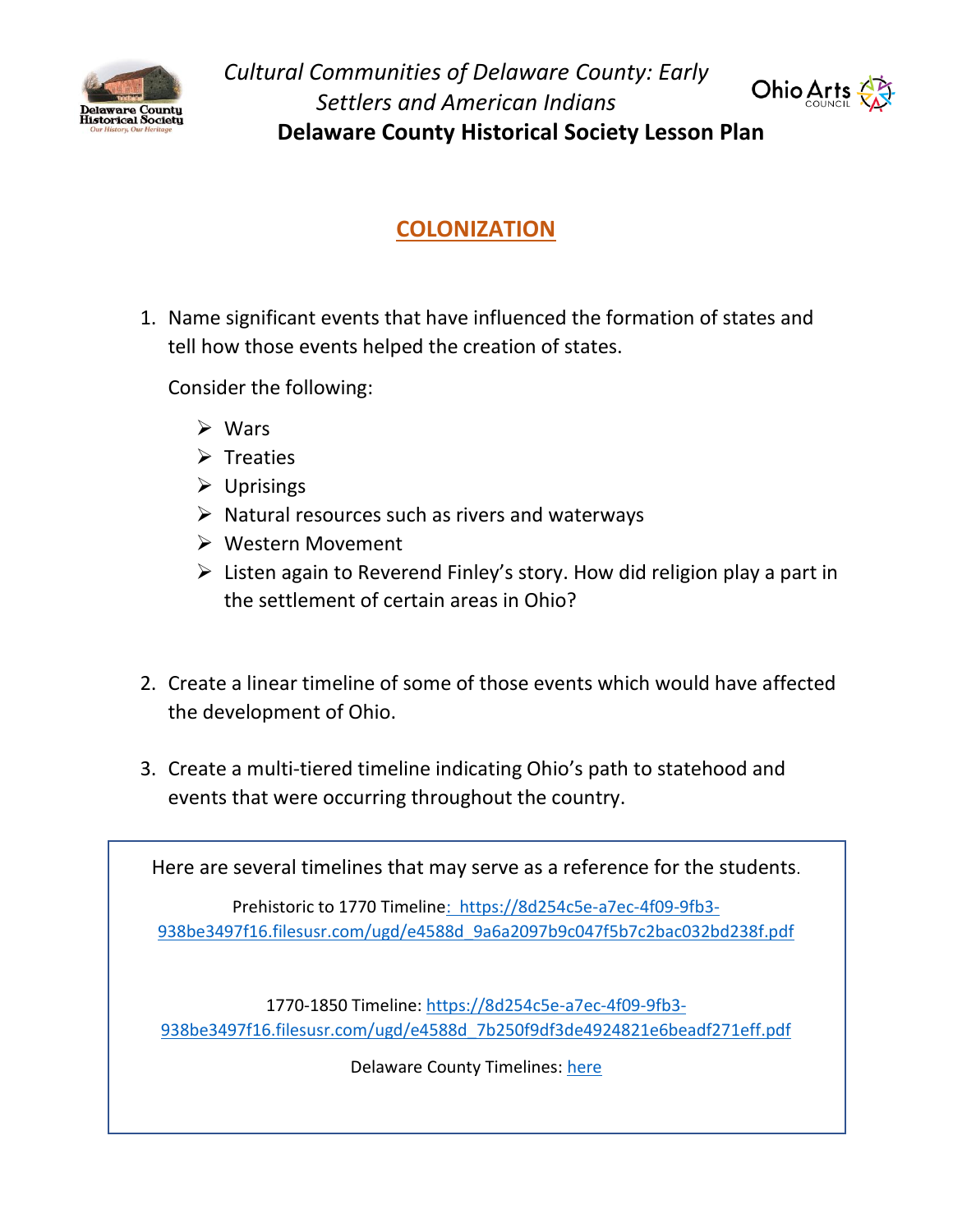



**Delaware County Historical Society Lesson Plan**

| CREATE a linear timeline of 4 events which played a part in |                                                         |  |
|-------------------------------------------------------------|---------------------------------------------------------|--|
|                                                             | Score                                                   |  |
| $\overline{4}$                                              | Timeline has 4 events with dates in chronological order |  |
| Points                                                      | that played a part in Ohio's development                |  |
| 3                                                           | Timeline has 3/4 of the indicators                      |  |
| Points                                                      |                                                         |  |
| $\mathcal{P}$                                               | Timeline has 2/4 of the indicators                      |  |
| <b>Points</b>                                               |                                                         |  |
| $\mathbf 1$                                                 | Timeline has 1/4 of the indicators                      |  |
| Point                                                       |                                                         |  |
| 0                                                           | No requirements are met                                 |  |
| <b>Points</b>                                               |                                                         |  |
| .                                                           |                                                         |  |

Notes:

| CREATE a multi-tiered timeline of 4 events indicating Ohio's path to |                                               |       |
|----------------------------------------------------------------------|-----------------------------------------------|-------|
| statehood and 4 events that were occurring throughout the            |                                               | Score |
| country during that time period                                      |                                               |       |
| 8                                                                    | Each field is titled and has 4 events / field |       |
| <b>Points</b>                                                        |                                               |       |
| 6                                                                    | Each field is titled and has 3 events / field |       |
| <b>Points</b>                                                        |                                               |       |
| 4                                                                    | Each field is titled and has 2 events / field |       |
| <b>Points</b>                                                        |                                               |       |
| 2                                                                    | Each field is titled and has 1 event / field  |       |
| <b>Points</b>                                                        |                                               |       |
| 0                                                                    | No requirements are met                       |       |
| <b>Points</b>                                                        |                                               |       |

\*\*An odd number of points can be awarded as needed

Notes: